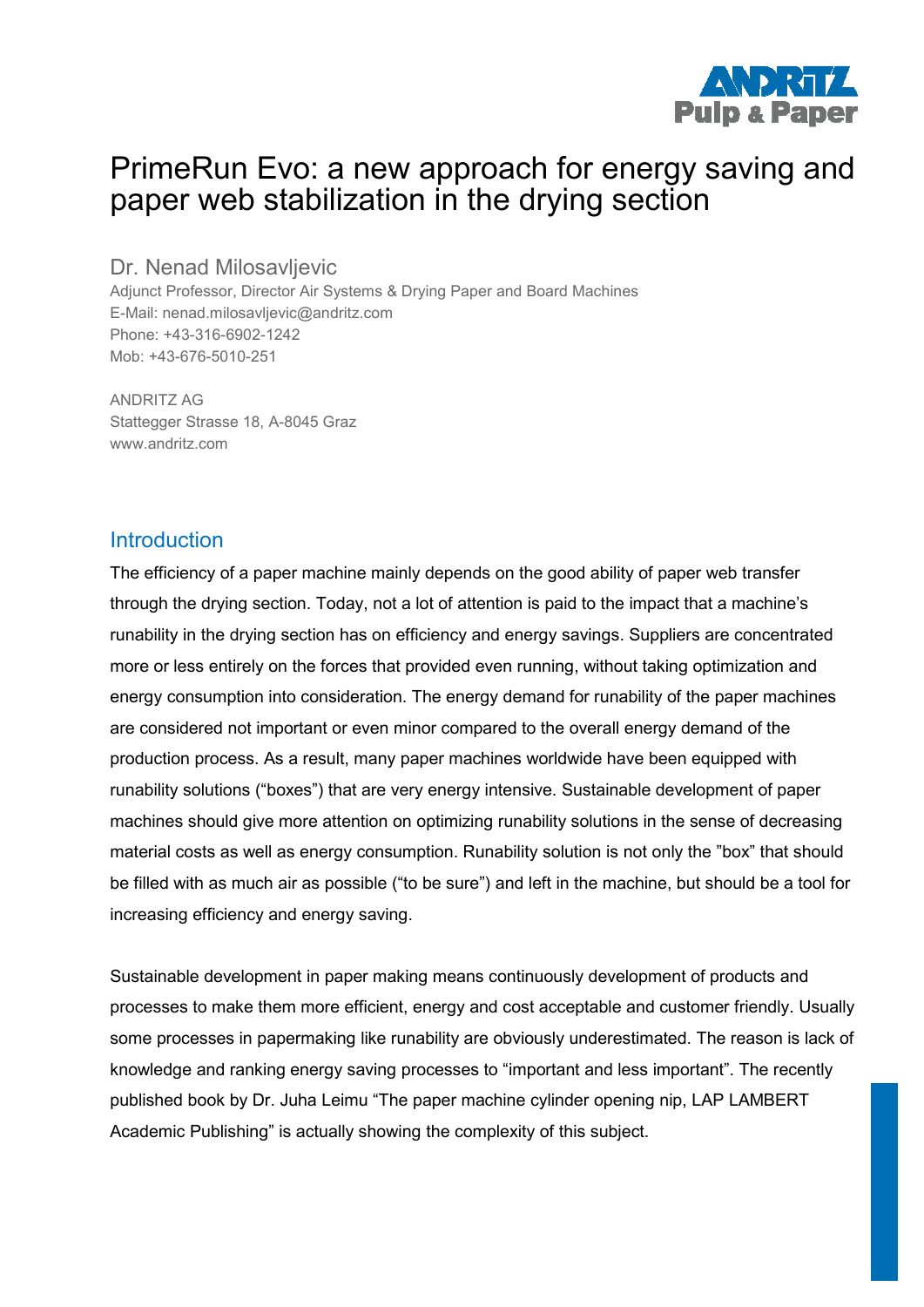

page: 2 (total 7)

## Step-by-step is the key to success

The most widely used runability concepts for higher performance paper machines are based on controlling the web in free draw by including two main zones (Figure 01), which are separated by a sealing material. The zone 1 uses a high vacuum (release zone) for controlling the web after leaving the drying cylinder and a zone 2 uses low vacuum (stabilization zone) for controlling the web in the free draw between two cylinders in the single-tier drying configuration.



*Figure 01: Forces that affect web behaviour*

The two zone model solutions can cause high pressure differences between the zones as well as high fabric bending. Uncontrolled processes can cause mechanical damages of the sealing fabrics and instability of the web. The box performance is decreasing and energy consumption is increasing when mechanical damages occur.

Another issue is the high energy consumption to control web stability in solutions with creating indirect underpressure (ejector models). Andritz has considered both issues in the light of customer feedback and tried to offer customers an optimized solution that can provide good runability together with low energy consumption. The new runability solution, PrimeRun Evo, uses the operating principle of gradually reducing the vacuum applied in order to stabilize the web in the dryer pocket. (Figure 02)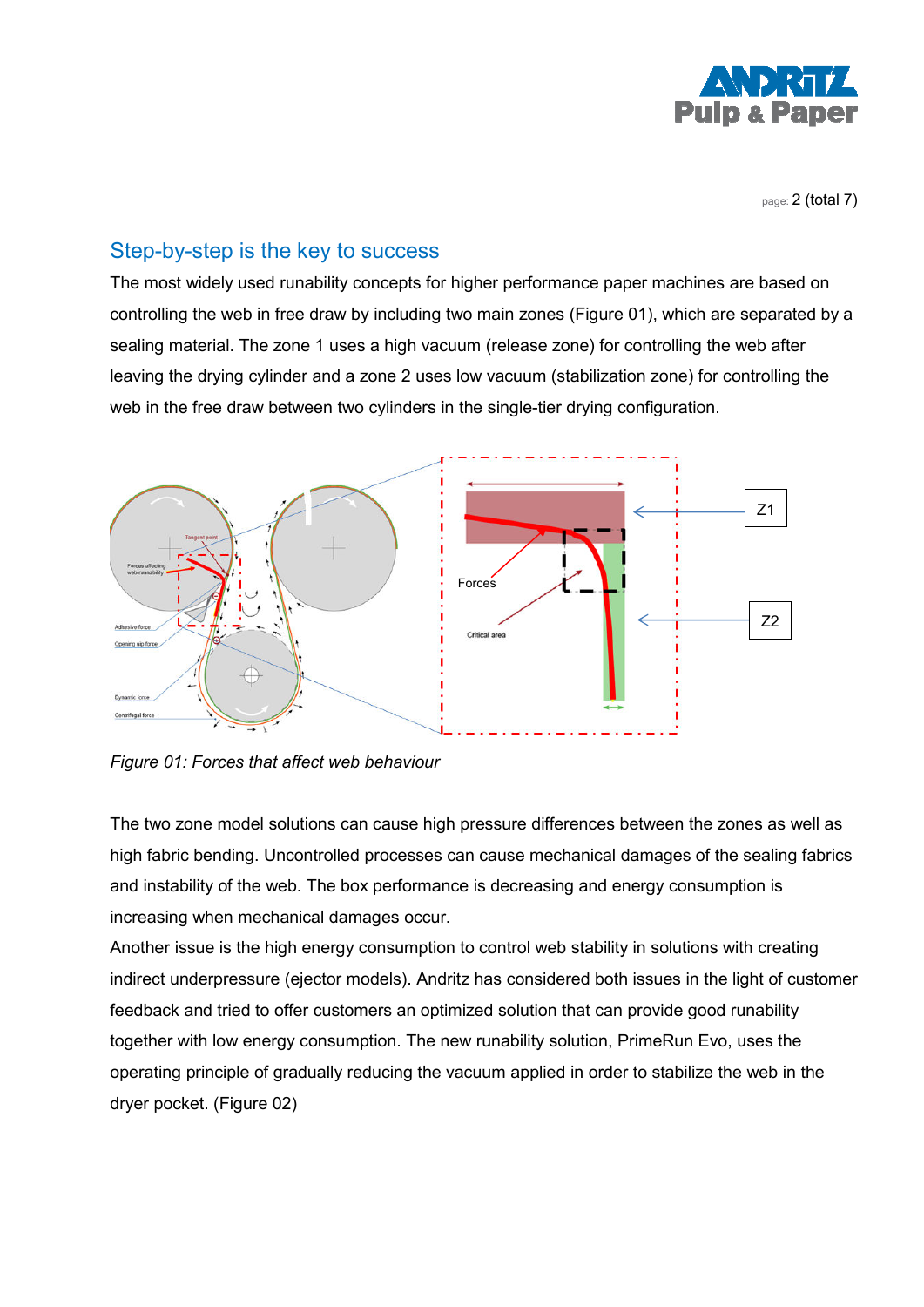

page: 3 (total 7)



*Figure 02: Working principle of three zone PrimeRun Evo model* 

The main principle of the new PrimeRun Evo runability solution is to divide the free draw (paper path from top drying cylinder to bottom Vac roll) into three different zones depending on the vacuum needed to neutralize the forces and stabilize the web. The negative forces on runability decrease in line with the distance from the opening nip (Figure 03).



*Figure 03: Underpressure distribution as a function of distance from the opening nip and box underpressure (Juha Leimu, The paper machine cylinder opening nip, LAP LAMBERT Academic Publishing)*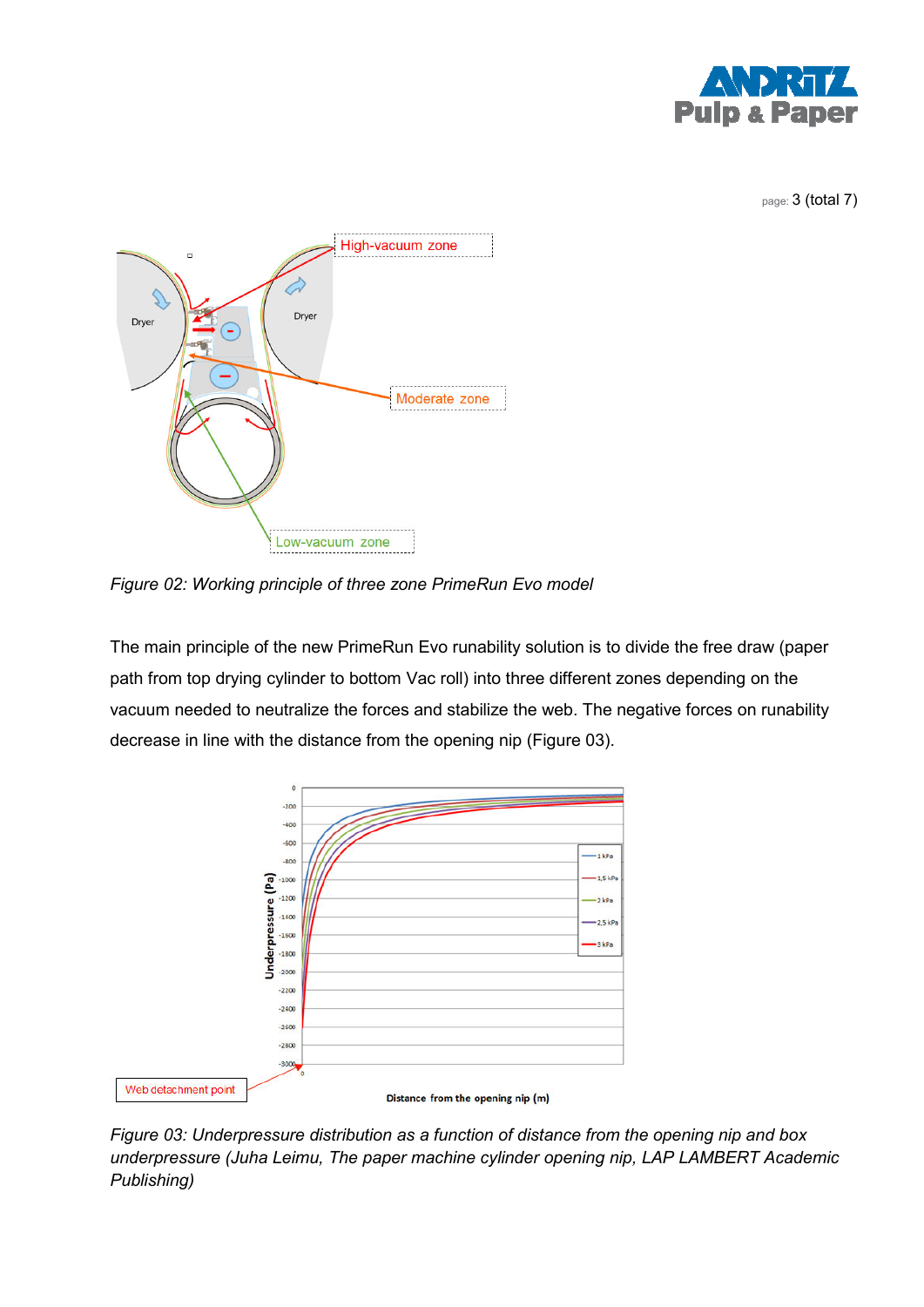

page: 4 (total 7)

At the same time when forces decrease the fabric bending is increasing with distance from the opening nip, (Figure 04). The optimization is needed to define boundary conditions for the highunderpressure release zone.



*Figure 04: Fabric deflection at high vacuum zone* 

By gradually eliminating negative forces where they are weakest and restricting them to the zones of high vacuum, moderate vacuum and low vacuum, web stability can be better controlled and energy can be saved. With the principle of gradually reducing the vacuum, it is possible to support the web fully in the drying pocket and achieve good paper machine runability with less vacuum and lower consumption of air and energy.

# CFD, (Computational Fluid Dynamics) analyses for different sealing models

The sealing's type and right position of the sealing are of the most importance for a good performance of the runability devices. Different sealing are on the market these days, to divide high release zone from low vacuum zone. In order to find the optimal solution for the three zones PrimeRun Evo runability box, a CFD for different sealing is simulated. Figure 05 is showing boundary conditions for CFD model.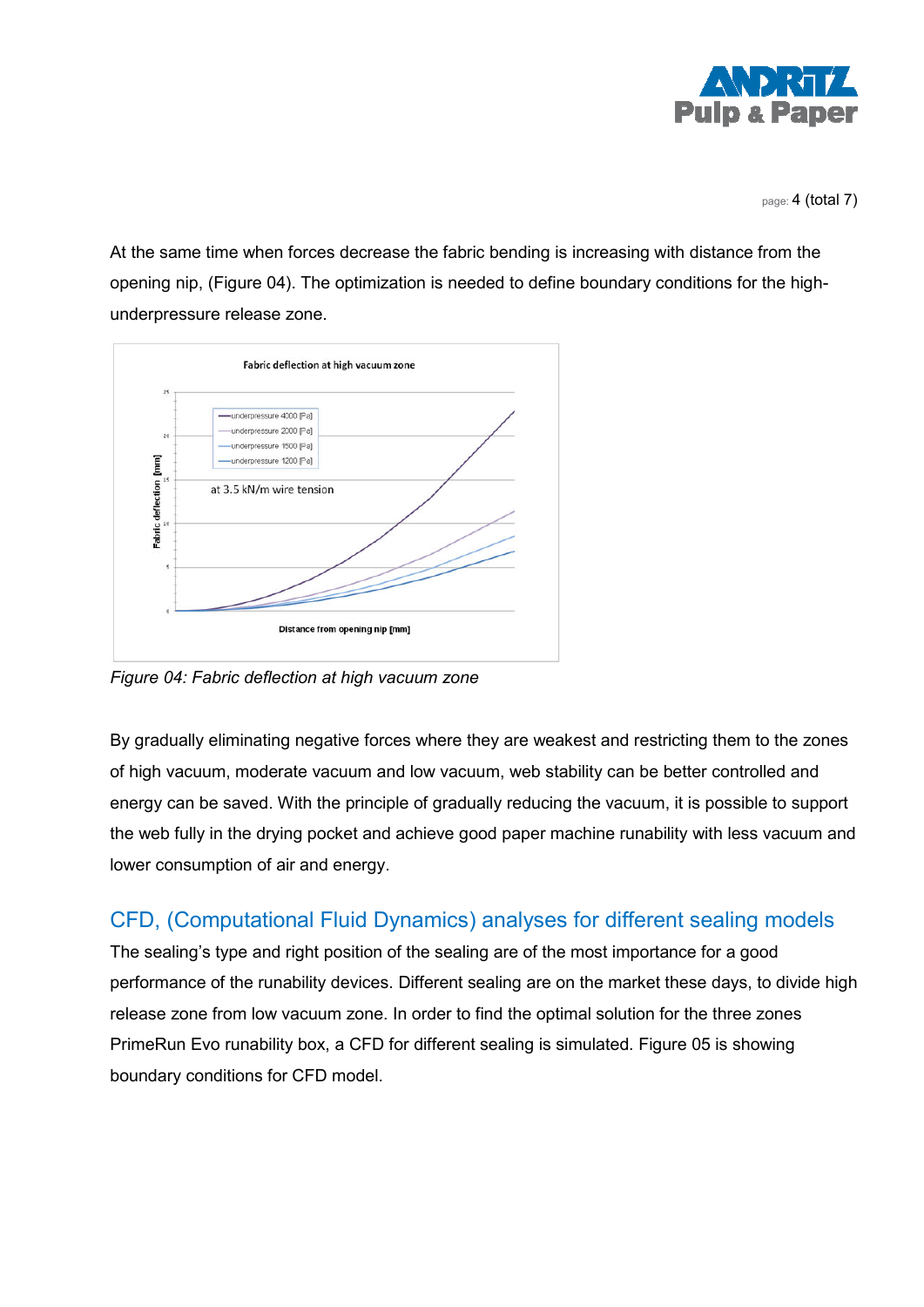

page: 5 (total 7)



*Figure 05: Boundary conditions for the three zone model* 

Two different sealing types have been used in the simulation. The first type is a labyrinth sealing with three Teflon slices; the second one is a single slice with different thicknesses. The results of the simulations are showing a strong influence on the pressure drop of the labyrinth sealing as a function of increasing distance from the fabric. At a distance higher than 2 mm the labyrinth sealing is losing function of partial pressure reduction and acts as one slice sealing. For the sealing with only one slice, the thickness of the slice sealing is playing a significant role. The results of the simulations are given in Figure 06.



*Figure 06. CFD simulation results for the three different sealing (labyrinth sealing with 3 slices, single sealing 10 mm and single sealing 27 mm width)*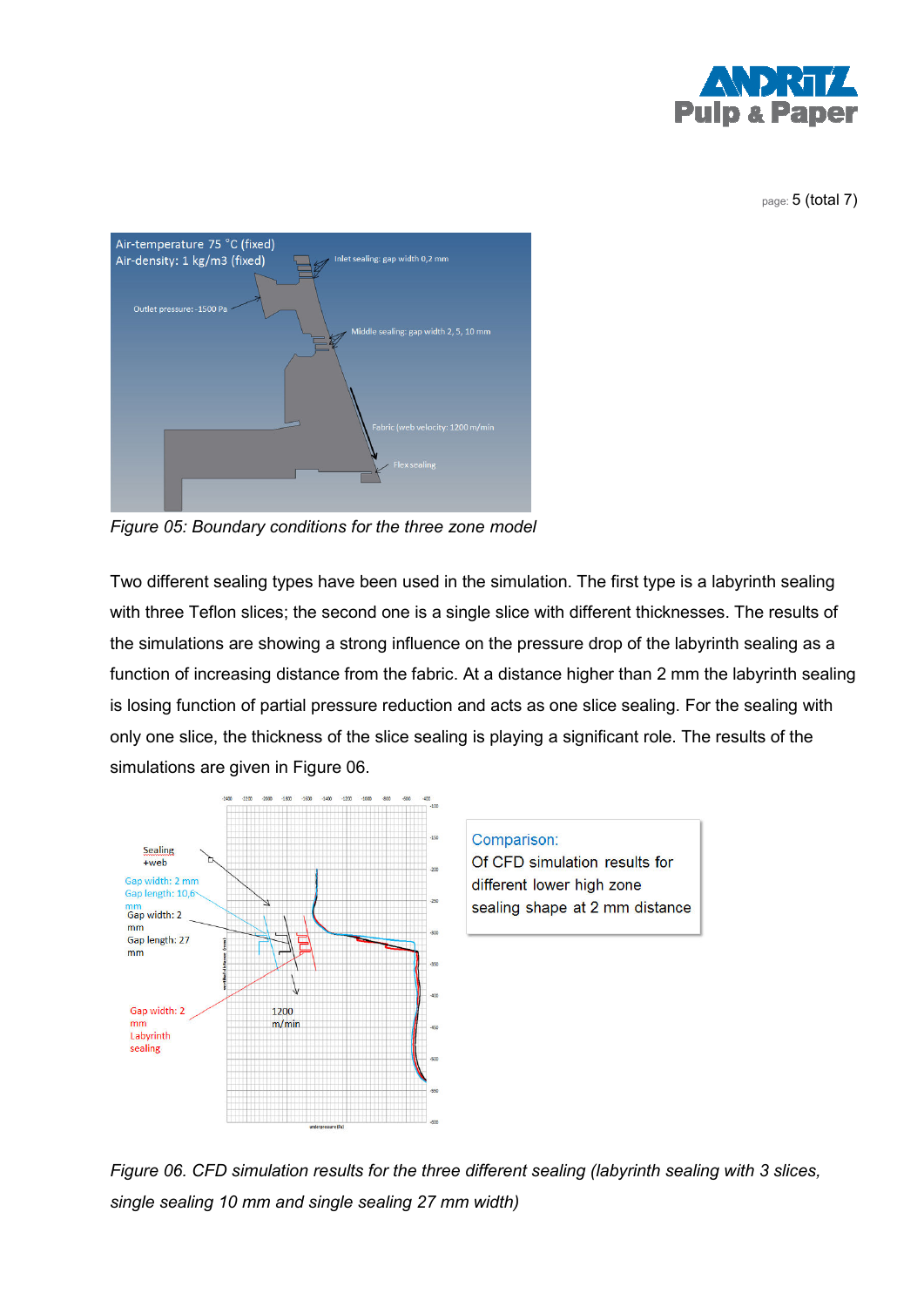

page: 6 (total 7)

### Profitability and energy savings

The results from industrial applications show that consumption of energy and air can be reduced by around 50%. (Figure 07)

The PrimeRun Evo concept is already successful in operation. Some of the benefits are:

- Speed increase achieved: +3,5%; potential to reach +5%
- **•** Draw reduction from press to dryer section: -10% (at higher speed)
- **Trend of down-time: no increase at higher speed**
- Shorter time of grade change: -20%
- **Fabric lifetime: unchanged**

Figure 07 shows energy consumption and maintenance/spare parts costs comparison between the new PrimeRun Evo concept and two existing conventional systems used in paper industry. Base for the comparison is a system that has either highest energy consumption or maintenance/spare part costs.



*Figure 07: Energy consumption and maintenance/spare parts cost comparison*